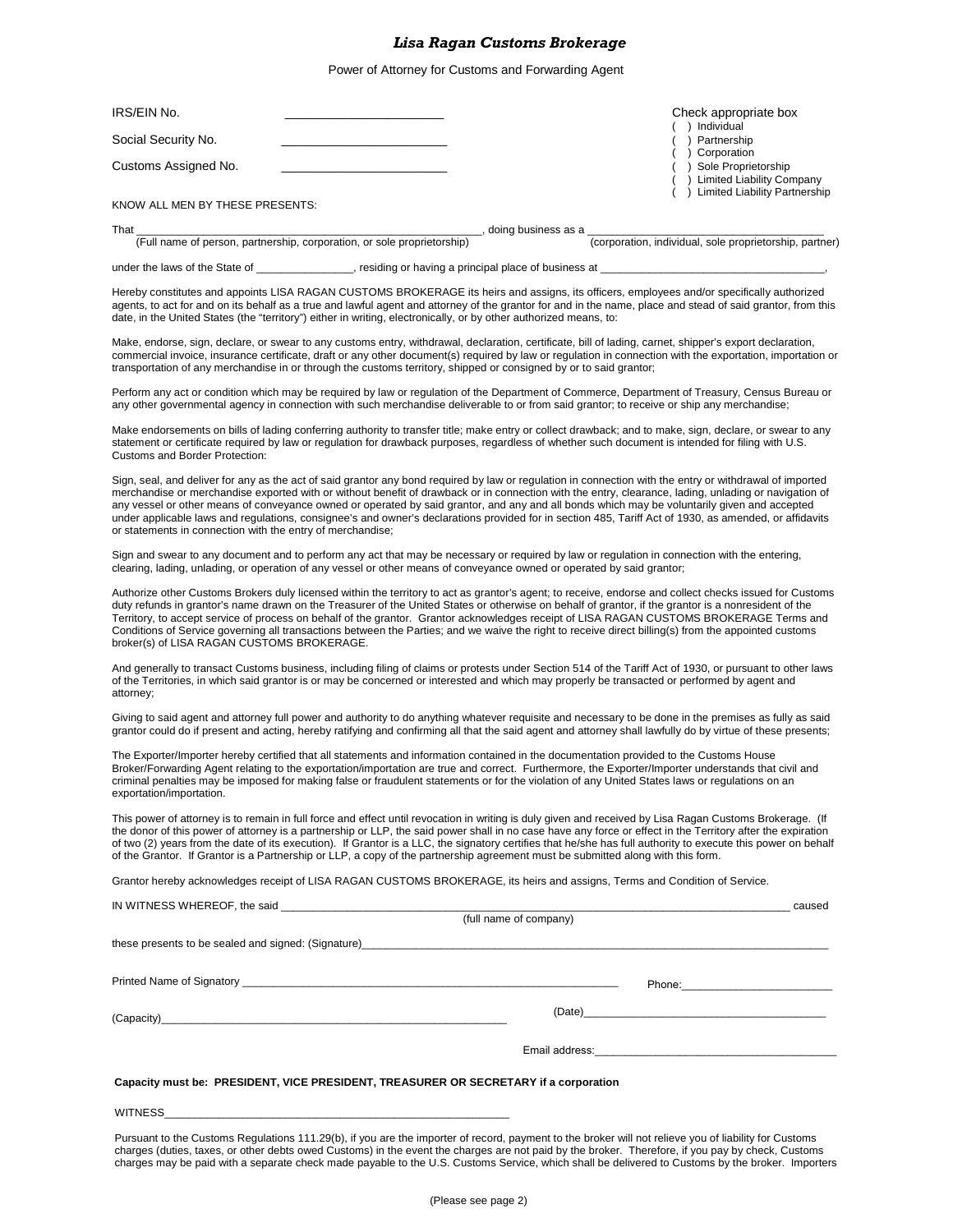# INDIVIDUAL OR PARTNERSHIP CERTIFICATION

 $\overline{\phantom{a}}$ 

 $\ddot{\phantom{a}}$ 

 $\overline{a}$ 

 $\frac{1}{2}$  $\mathcal{L}^{\mathcal{L}}$ 

| CITY                                                                |                                                                                                                                                                                                                                                                                                                                                                                                                                                                                        |
|---------------------------------------------------------------------|----------------------------------------------------------------------------------------------------------------------------------------------------------------------------------------------------------------------------------------------------------------------------------------------------------------------------------------------------------------------------------------------------------------------------------------------------------------------------------------|
| COUNTY _____________________<br>STATE ___________________________   |                                                                                                                                                                                                                                                                                                                                                                                                                                                                                        |
|                                                                     | On this __________ day of ______________________, personally appeared before me ____________________                                                                                                                                                                                                                                                                                                                                                                                   |
|                                                                     |                                                                                                                                                                                                                                                                                                                                                                                                                                                                                        |
|                                                                     |                                                                                                                                                                                                                                                                                                                                                                                                                                                                                        |
| the foregoing instrument.                                           |                                                                                                                                                                                                                                                                                                                                                                                                                                                                                        |
|                                                                     | (Notary Public)                                                                                                                                                                                                                                                                                                                                                                                                                                                                        |
|                                                                     | <b>Corporate Certification</b><br>(To be made by an officer other than the one who executes the power of attorney)                                                                                                                                                                                                                                                                                                                                                                     |
|                                                                     |                                                                                                                                                                                                                                                                                                                                                                                                                                                                                        |
|                                                                     |                                                                                                                                                                                                                                                                                                                                                                                                                                                                                        |
|                                                                     | that __________________________________, who signed this power of attomey on behalf of the donor, is the ______________________________                                                                                                                                                                                                                                                                                                                                                |
|                                                                     | of said corporation; and that said power of attorney was duly signed, and attested for and in behalf of said corporation by authority of its governing body as                                                                                                                                                                                                                                                                                                                         |
|                                                                     |                                                                                                                                                                                                                                                                                                                                                                                                                                                                                        |
|                                                                     | in my possession or custody I further certify that the resolution is in accordance with the articles of incorporation and by laws of said corporation.                                                                                                                                                                                                                                                                                                                                 |
|                                                                     | IN WITNESS WHEREOF, I have hereunto set my hand and affixed the seal of said corporation, at the City of $\ldots$                                                                                                                                                                                                                                                                                                                                                                      |
|                                                                     |                                                                                                                                                                                                                                                                                                                                                                                                                                                                                        |
| said corporation.                                                   |                                                                                                                                                                                                                                                                                                                                                                                                                                                                                        |
| (Signature)                                                         | (Date)                                                                                                                                                                                                                                                                                                                                                                                                                                                                                 |
|                                                                     | If the corporation has no corporate seal, the fact shall be stated, in which case a scroll or adhesive shall appear in the appropriate designated place.                                                                                                                                                                                                                                                                                                                               |
|                                                                     | Customs powers of attorney of residents (including resident corporations) shall be without power of substitution except for the purpose of executing shipper's<br>export declarations. However, a power of attorney executed in favor of a licensed customs broker may specify that the power of attorney is granted to the<br>customs broker to act through any of its licensed officers or any employee specifically authorized to act for such customs broker by power of attorney. |
| Customs Service" which shall be delivered to Customs by the broker. | If you are the importer of record, payment to the broker will not relieve you of Itability for Customs charges (duties, taxes or other debts owed Customs) in the<br>event the charges are not paid by the broker. Therefore, if you pay by check, Customs charges may be paid with a separate check payable to the "U.S.                                                                                                                                                              |

Importers who wish to utilize this procedure must contact our office in advance to arrange timely receipt of duty checks

 $\sim$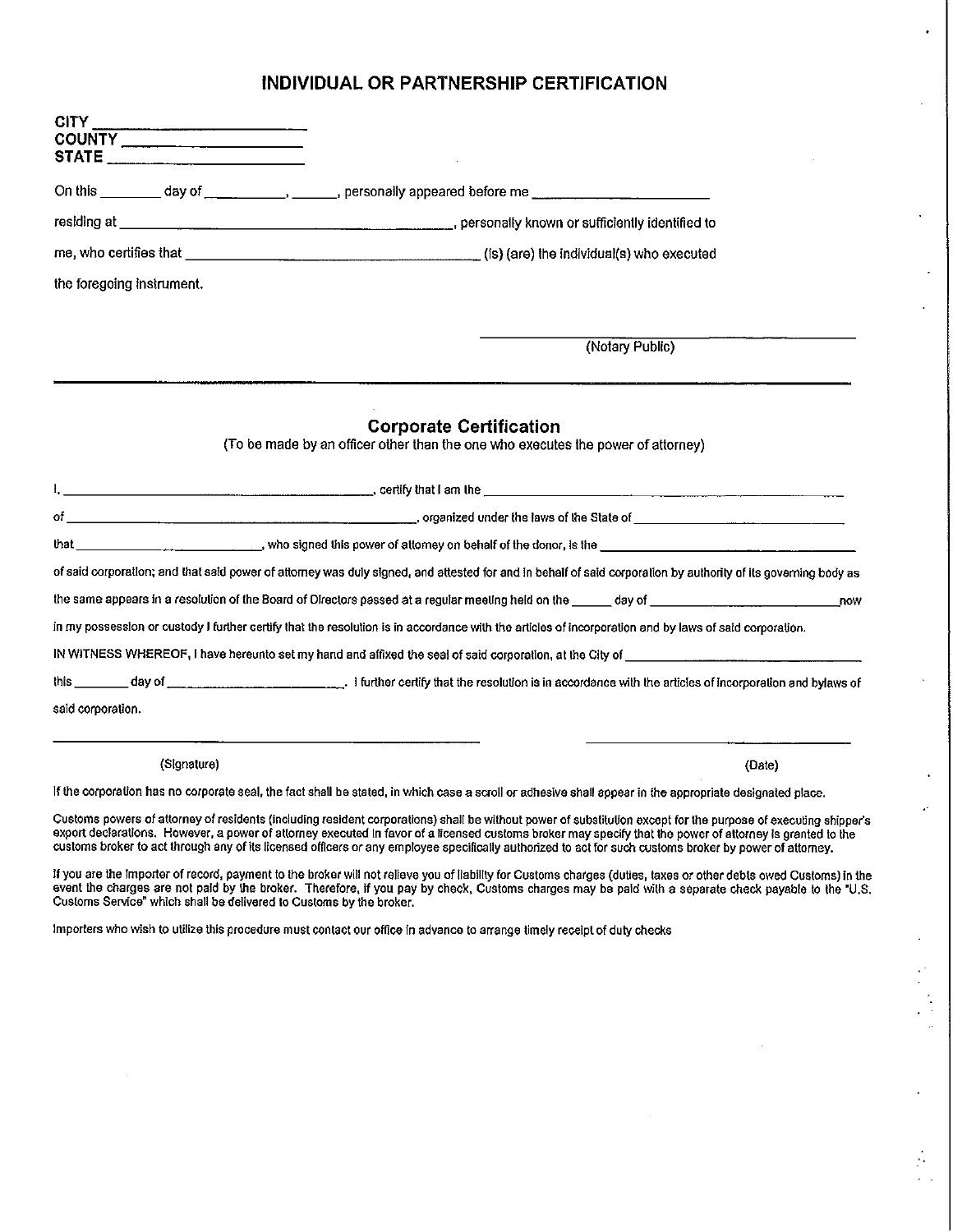## **Cargo Classification Inquiry**

Please clearly answer the below questions for classification purposes if not clearly stated on your commercial documents. This information is used to properly classify your goods with United States Customs for duty purposes. Failure to do so, may result in less than accurate duty rates and delay in shipment processing time. If you have specific classifications that you would prefer we use for classification, please list them in response to the third question below. We thank you for your cooperation.

- 1. What material is are the commodities being imported made from?
- 2. What is the intended use of the commodities being imported?
- 3. Do you have a specific classification you prefer for your commodities?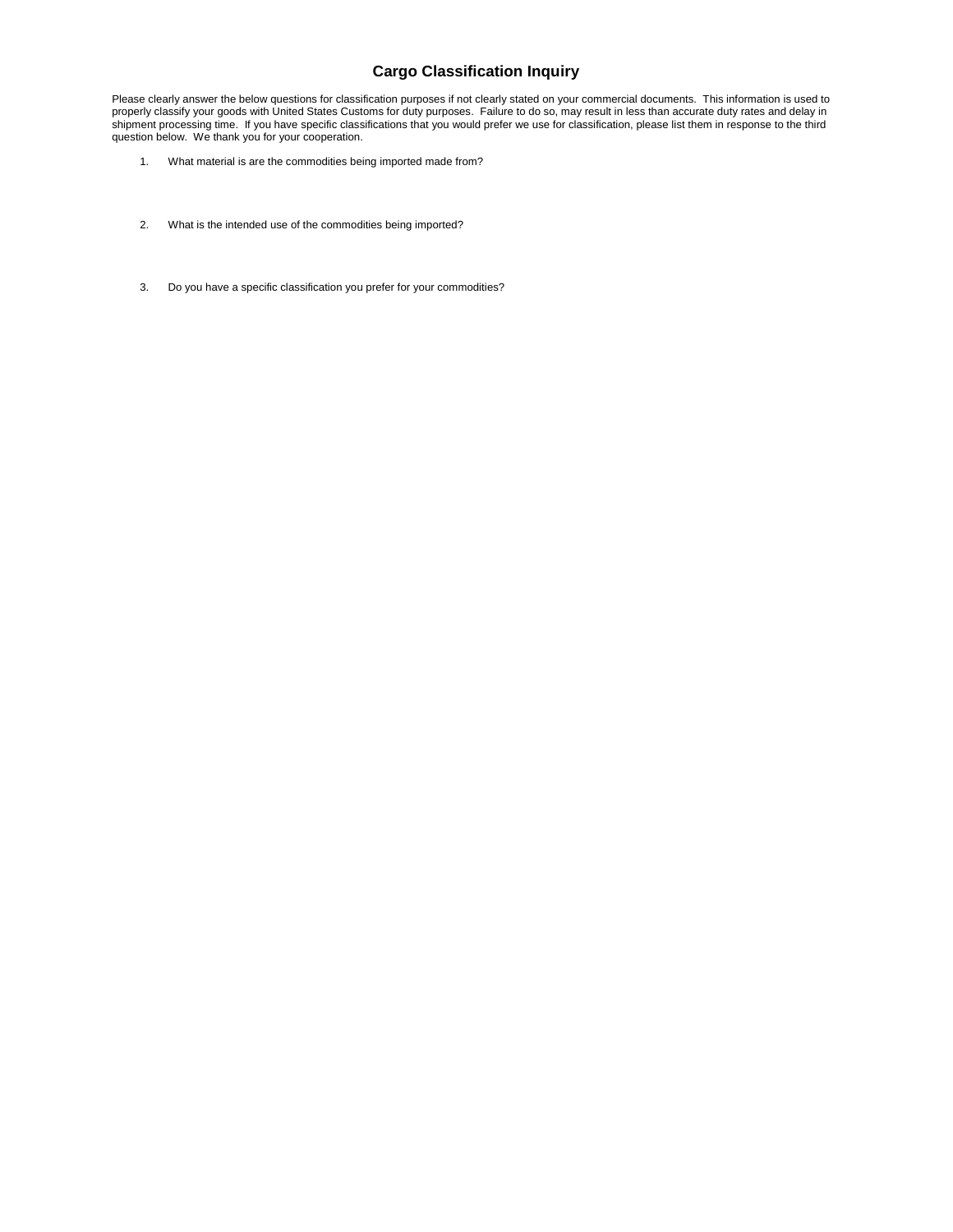# **POA INSTRUCTIONS**

Power of Attorney for Customs and Forwarding Agent

| IRS/EIN No.                                                                                                                                                                                                                                                                                                                                                                                                                                                                                                                                                                                                                                                                                | (Block 1)               | One box MUST be checked<br>Check appropriate box                                                                                             |  |  |
|--------------------------------------------------------------------------------------------------------------------------------------------------------------------------------------------------------------------------------------------------------------------------------------------------------------------------------------------------------------------------------------------------------------------------------------------------------------------------------------------------------------------------------------------------------------------------------------------------------------------------------------------------------------------------------------------|-------------------------|----------------------------------------------------------------------------------------------------------------------------------------------|--|--|
| Social Security No.                                                                                                                                                                                                                                                                                                                                                                                                                                                                                                                                                                                                                                                                        | (Block 1)               | ( ) Individual<br>( ) Partnership                                                                                                            |  |  |
| Customs Assigned No.                                                                                                                                                                                                                                                                                                                                                                                                                                                                                                                                                                                                                                                                       | $\frac{1}{1}$ (Block 1) | ( ) Corporation                                                                                                                              |  |  |
|                                                                                                                                                                                                                                                                                                                                                                                                                                                                                                                                                                                                                                                                                            |                         | ( ) Sole Proprietorship<br>( ) Limited Liability Company                                                                                     |  |  |
| KNOW ALL MEN BY THESE PRESENTS:                                                                                                                                                                                                                                                                                                                                                                                                                                                                                                                                                                                                                                                            |                         | ( ) Limited Liability Partnership                                                                                                            |  |  |
| That                                                                                                                                                                                                                                                                                                                                                                                                                                                                                                                                                                                                                                                                                       |                         | (Block 2)<br>(Full name of person, partnership, corporation, or sole proprietorship) (corporation, individual, sole proprietorship, partner) |  |  |
|                                                                                                                                                                                                                                                                                                                                                                                                                                                                                                                                                                                                                                                                                            |                         |                                                                                                                                              |  |  |
| under the laws of the State of __(Block 4)___, residing or having a principal place of business at ___(Block 5)_____________________,                                                                                                                                                                                                                                                                                                                                                                                                                                                                                                                                                      |                         |                                                                                                                                              |  |  |
| Hereby constitutes and appoints LISA RAGAN CUSTOMS BROKERAGE, its heirs and assigns, its officers, employees and/or specifically authorized<br>agents, to act for and on its behalf as a true and lawful agent and attorney of the grantor for and in the name, place and stead of said grantor, from this<br>date, in the United States (the "territory") either in writing, electronically, or by other authorized means, to:                                                                                                                                                                                                                                                            |                         |                                                                                                                                              |  |  |
| Make, endorse, sign, declare, or swear to any customs entry, withdrawal, declaration, certificate, bill of lading, carnet, shipper's export declaration,<br>commercial invoice, insurance certificate, draft or any other document(s) required by law or regulation in connection with the exportation, importation or<br>transportation of any merchandise in or through the customs territory, shipped or consigned by or to said grantor;                                                                                                                                                                                                                                               |                         |                                                                                                                                              |  |  |
| Perform any act or condition which may be required by law or regulation of the Department of Commerce, Department of Treasury, Census Bureau or<br>any other governmental agency in connection with such merchandise deliverable to of from said grantor, to receive or ship any merchandise;                                                                                                                                                                                                                                                                                                                                                                                              |                         |                                                                                                                                              |  |  |
| Make endorsements on bills of lading conferring authority to transfer title; make entry or collect drawback; and to make, sign, declare, or swear to any<br>statement or certificate required by law or regulation for drawback purposes, regardless of whether such document is intended for filing with Customs:                                                                                                                                                                                                                                                                                                                                                                         |                         |                                                                                                                                              |  |  |
| Sign, seal, and deliver for any as the act of said grantor any bond required by law of regulation in connection with the entry or withdrawal of imported<br>merchandise or merchandise exported with or without benefit of drawback or in connection with the entry, clearance, lading, unlading or navigation of<br>any vessel or other means of conveyance owned or operated by said grantor, and any and all bonds which may be voluntarily given and accepted<br>under applicable laws and regulations, consignee's and owner's declarations provided for in section 486, Tent(Act of 1930, as amended, or affidavits<br>or statements in connection with the entry of merchandise: as |                         |                                                                                                                                              |  |  |
| Sign and swear to any document and to perform any act that may be necessary or required by law or regulation in connection with the entering.<br>clearing, lading, unlading, or operation of any vessel or other means of conveyance owned or operated by said grantor;                                                                                                                                                                                                                                                                                                                                                                                                                    |                         |                                                                                                                                              |  |  |
| Authorize other Customs Brokers duly licensed within the territory to act as grantor's again; to receive, endorse and collect checks issued for Customs<br>duty refunds in grantor's name drawn on the Treasurer of the United States of otherwise on behalf of grantor, if the grantor is a nonresident of the<br>Territory, to accept service of process on betainof the grantor. Grantor acknowledges receipt of LISA RAGAN CUSTOMS BROKERAGE Terms and<br>Conditions of Service governing all transactions between the Parties, and we waive the right to receive direct billing(s) from the appointed customs<br>broker(s) of LISA RAGAN CUSTOMS BROKERAGE                            |                         |                                                                                                                                              |  |  |
| And generally to transact Customs business, including filing of claims or prodests under Section 514 of the Tariff Act of 1930, or pursuant to other laws<br>of the Territories, in which said grantor is or may be correcting or interested and which may properly be transacted or performed by agent and<br>attorney;                                                                                                                                                                                                                                                                                                                                                                   |                         |                                                                                                                                              |  |  |
| Giving to said agent and attorney full power and authority to do anything whatever requisite and necessary to be done in the premises as fully as said<br>grantor could do if present and acting, hereby ratifying and confirming all that the said agent and attorney shall lawfully do by virtue of these presents;                                                                                                                                                                                                                                                                                                                                                                      |                         |                                                                                                                                              |  |  |
| The Exportent mooter hereby certified that all statements and information contained in the documentation provided to the Customs House<br>Broker/Forkarding Agent relating to the exportation/importation are true and correct. Furthermore, the Exporter/importer understands that civil and<br>criminal penalties may be imposed for making false or fraudulent statements or for the violation of any United States laws or regulations on an<br>exportation/importation.                                                                                                                                                                                                               |                         |                                                                                                                                              |  |  |
| This power of attorney is to remain in full force and effect until revocation in writing is duly given and received by the Port Director of Customs. (If the<br>donor of this power of altorney is a partnership of LLP, the said power shall in no case have any force or effect in the Territory after the expiration of<br>two (2) years from the date of its execution). If Grantor is a LLC, the signatory certifies that he/she has full authority to execute this power on behalf of<br>the Grantor. If Grantor is a Partnership on LP, a copy of the partnership agreement must be submitted along with this form.                                                                 |                         |                                                                                                                                              |  |  |
| Grantor hereby acknowledges receiptor is RAGAN CUSTOMS BROKERAGE, its heirs and assigns, Terms and Condition of Service.                                                                                                                                                                                                                                                                                                                                                                                                                                                                                                                                                                   |                         |                                                                                                                                              |  |  |
| IN WITNESS WHEREOF, the said                                                                                                                                                                                                                                                                                                                                                                                                                                                                                                                                                                                                                                                               |                         | caused                                                                                                                                       |  |  |
|                                                                                                                                                                                                                                                                                                                                                                                                                                                                                                                                                                                                                                                                                            |                         |                                                                                                                                              |  |  |
|                                                                                                                                                                                                                                                                                                                                                                                                                                                                                                                                                                                                                                                                                            |                         |                                                                                                                                              |  |  |
| (Capacity) (Block 8) (Date) (Date) (Block 9)<br>Capacity must be: PRESIDENT, VICE PRESIDENT, TREASURER OR SECRETARY if a corporation                                                                                                                                                                                                                                                                                                                                                                                                                                                                                                                                                       |                         |                                                                                                                                              |  |  |
|                                                                                                                                                                                                                                                                                                                                                                                                                                                                                                                                                                                                                                                                                            |                         |                                                                                                                                              |  |  |
| Pursuant to the Customs Regulations 111.29(b), if you are the importer of record, payment to the broker will not relieve you of liability for Customs                                                                                                                                                                                                                                                                                                                                                                                                                                                                                                                                      |                         |                                                                                                                                              |  |  |

Pursuant to the Customs Regulations 111.29(b), if you are the importer or record, payment to the broker will not relieve you of Bability for Customs<br>charges (duties, taxes, or other debts owed Customs) in the event the cha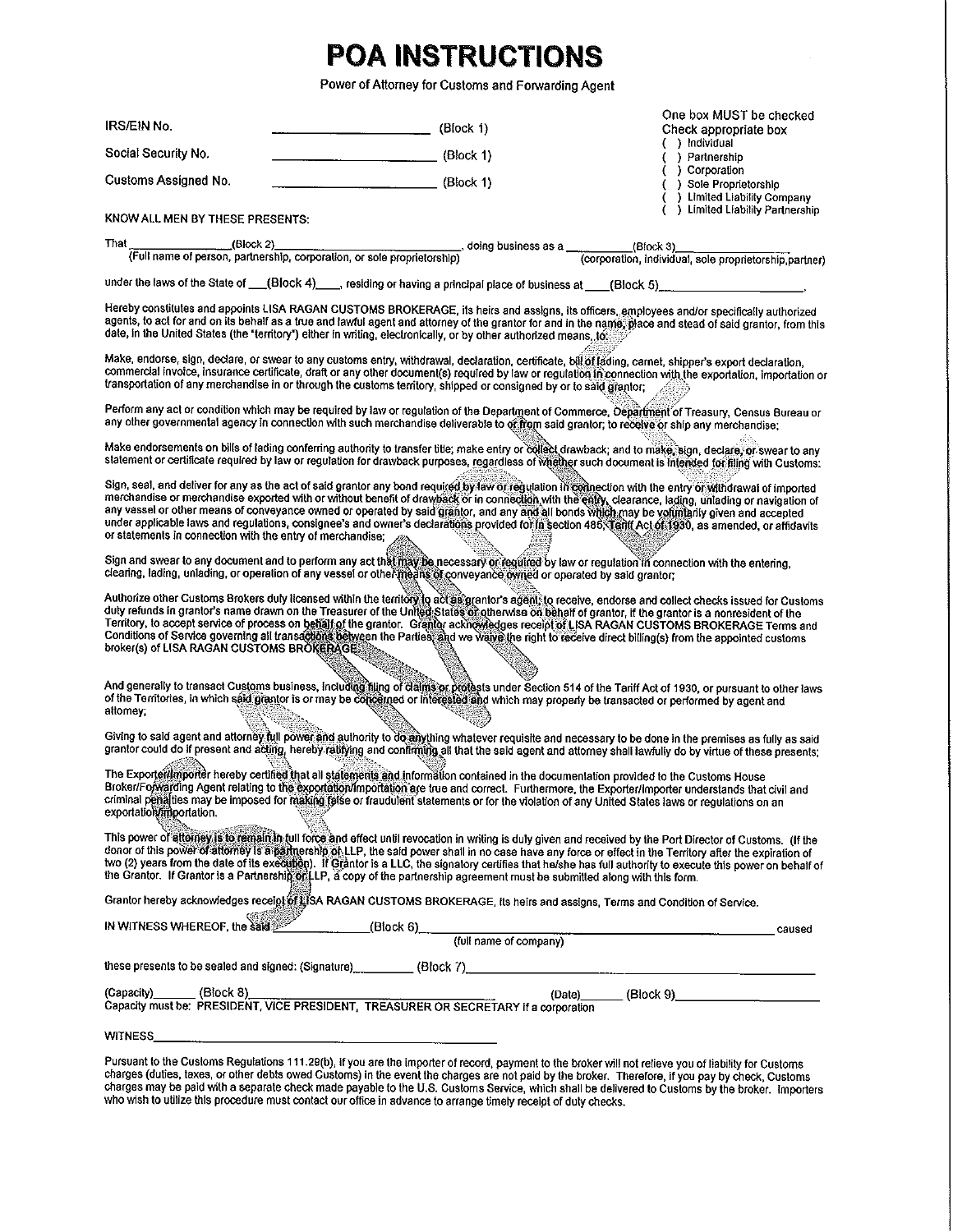# **LISA RAGAN CUSTOMS BROKERAGE**

## Instructions for Completion of Power of Attorney

- IRS/EIN No. is the company Federal I.D. Number, Block 1 Social Security No. is used in this block if the importer is an individual Customs Assigned No. is used in this block if the importer does not have a Federal I.D. Number or a Social Security Number.
- Block 2 Name of importing company or individual. If the company is a partnership. LLC or LLP. per CFR 141.39(a)(2), list the names of all partners and submit a copy of the partnership agreement.
- Block 3 Fill in this block whether the importer is doing business as a cooperation, individual, sole proprietorship, partnership, LLC, or LLP.
- Fill in this block the State where business is incorporated Block 4
- Block 5 Fill in this block the physical address of the importer of record. U.S. Customs will not accept a P.O. Box as a valid address.
- Block 6 Name of importing company, individual, sole proprietorship or partnership.
- Block 7 Signature of authorized person. If importer of record is a corporation the President, Vice President, Secretary or Treasurer S required to sign the Power of Attorney. Other signers must provide proof of authority to sign.
- Block 8 Print the name and fill in the Title of the person signing the Power of Attorney.
- Fill in the date the Rower of Attorney is being signed. Block 9

## Please note the following documents, in addition to a properly executed POA, should be received for certain identities:

Individuals - drivers license & social security card or pass port

Partnerships - partnership agreement (Partnership POA's are only valid for 2 years from date of execution).

Foreign Importers corporate certification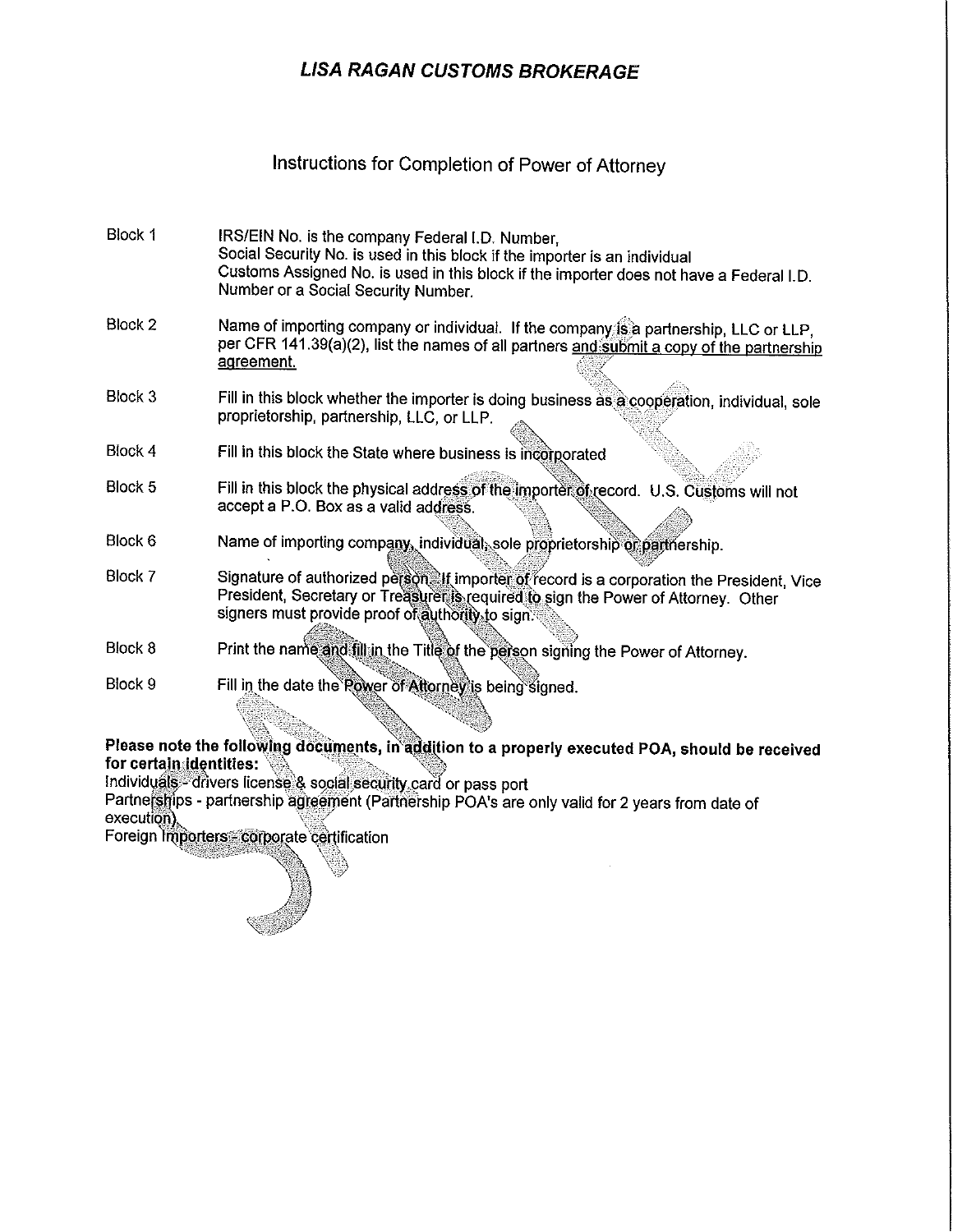# Lisa Ragan Customs Brokerage

# **Informed Compliance Questionnaire**

| Name of Importer:                                                                                                                                                                                    |                                     |  |                                                                                                                                                                                                                                                                                                                                 |                        |                                                       |  |  |
|------------------------------------------------------------------------------------------------------------------------------------------------------------------------------------------------------|-------------------------------------|--|---------------------------------------------------------------------------------------------------------------------------------------------------------------------------------------------------------------------------------------------------------------------------------------------------------------------------------|------------------------|-------------------------------------------------------|--|--|
| Address:                                                                                                                                                                                             |                                     |  |                                                                                                                                                                                                                                                                                                                                 |                        |                                                       |  |  |
| <b>Contact Name:</b>                                                                                                                                                                                 |                                     |  |                                                                                                                                                                                                                                                                                                                                 | Phone No:              |                                                       |  |  |
| Importer Number:                                                                                                                                                                                     | EIN Number:                         |  |                                                                                                                                                                                                                                                                                                                                 | <b>SS Number:</b>      |                                                       |  |  |
|                                                                                                                                                                                                      | <b>Customs Assigned Number:</b>     |  |                                                                                                                                                                                                                                                                                                                                 |                        |                                                       |  |  |
| <b>Bond Information:</b>                                                                                                                                                                             | <b>Bond Number:</b>                 |  |                                                                                                                                                                                                                                                                                                                                 | <b>Surety Code:</b>    |                                                       |  |  |
|                                                                                                                                                                                                      | Amount:                             |  |                                                                                                                                                                                                                                                                                                                                 | <b>Effective Date:</b> |                                                       |  |  |
| Description of Merchandise:                                                                                                                                                                          |                                     |  |                                                                                                                                                                                                                                                                                                                                 |                        |                                                       |  |  |
| Country of Origin(s):                                                                                                                                                                                |                                     |  | <u> 1980 - Johann John Stein, markin film ar yn y breninn y breninn y breninn y breninn y breninn y breninn y bre</u>                                                                                                                                                                                                           |                        |                                                       |  |  |
| 1. Are you a first time importer?<br>2. Are you related to the supplier of your merchandise?<br>3. Is your merchandise legally marked with the country of origin and any other marking requirements? |                                     |  |                                                                                                                                                                                                                                                                                                                                 |                        |                                                       |  |  |
|                                                                                                                                                                                                      | $FDA$ $FDA$ $FPA$ $T = TQ$          |  | 4. Is your merchandise subject to any other government agencies? Please check as appropriate.<br>FCC and the state of the state of the state of the state of the state of the state of the state of the state of the state of the state of the state of the state of the state of the state of the state of the state of the st |                        |                                                       |  |  |
|                                                                                                                                                                                                      |                                     |  | Other and the state of the state of the state of the state of the state of the state of the state of the state                                                                                                                                                                                                                  |                        |                                                       |  |  |
|                                                                                                                                                                                                      |                                     |  | 5. Is your merchandise subject to any quota or countervailing duty and/or anti-dumping action?                                                                                                                                                                                                                                  |                        | Yes: No: No: 2008                                     |  |  |
| 6. Were the goods obtained pursuant to a purchase or agreement to purchase?                                                                                                                          |                                     |  |                                                                                                                                                                                                                                                                                                                                 |                        | <b>The Second Property Property Property Property</b> |  |  |
| 7. Do you pay any buying, selling or royalty commission(s)?                                                                                                                                          |                                     |  |                                                                                                                                                                                                                                                                                                                                 | Yes: No: No:           |                                                       |  |  |
|                                                                                                                                                                                                      | Do you pay other indirect payments? |  |                                                                                                                                                                                                                                                                                                                                 |                        | <b>Yes:</b> No: No:                                   |  |  |
|                                                                                                                                                                                                      |                                     |  | Do you provide any materials/molds/tools, enginering work/plans or sketches not included in the                                                                                                                                                                                                                                 |                        |                                                       |  |  |
| purchase price on the import invoice?                                                                                                                                                                |                                     |  |                                                                                                                                                                                                                                                                                                                                 |                        | Yes: No: No:                                          |  |  |
|                                                                                                                                                                                                      |                                     |  | 8. Do your invoices reflect the actual price paid, correct quantity, description and country of origin of your                                                                                                                                                                                                                  |                        |                                                       |  |  |
| imported merchandise?                                                                                                                                                                                |                                     |  |                                                                                                                                                                                                                                                                                                                                 |                        |                                                       |  |  |
| 9. Does youe company export any foreign goods they import and pay duties on?                                                                                                                         |                                     |  |                                                                                                                                                                                                                                                                                                                                 | Yes: No: No:           |                                                       |  |  |
| 10. Do you have administrative rulings on your merchandise?                                                                                                                                          |                                     |  |                                                                                                                                                                                                                                                                                                                                 |                        |                                                       |  |  |
| 11. Does any of your merchandise qualify for reduced duty rates under:                                                                                                                               |                                     |  |                                                                                                                                                                                                                                                                                                                                 |                        |                                                       |  |  |
| CBI<br>Nafta ________________Civil Aircraft _____________<br>Andean Trade<br>US Goods Returned ____________<br>US Goods Assembled or Repaired Abroad                                                 |                                     |  |                                                                                                                                                                                                                                                                                                                                 |                        |                                                       |  |  |
| If your merchandise is US Goods Returned, are the goods the growth, production and manufacture of the                                                                                                |                                     |  |                                                                                                                                                                                                                                                                                                                                 |                        |                                                       |  |  |
| United States and are theu being returned without having been advanced in value?                                                                                                                     |                                     |  |                                                                                                                                                                                                                                                                                                                                 |                        |                                                       |  |  |
| Also, has no other drawback been claimed on the merchandise?                                                                                                                                         |                                     |  |                                                                                                                                                                                                                                                                                                                                 |                        | Yes: No: No:                                          |  |  |
| 12. Does your merchandise contain any unauthorized copyrighted or trademarked material?                                                                                                              |                                     |  |                                                                                                                                                                                                                                                                                                                                 | Yes: No: No:           |                                                       |  |  |
|                                                                                                                                                                                                      |                                     |  |                                                                                                                                                                                                                                                                                                                                 |                        |                                                       |  |  |

Certification: I have completed this questionnaire to the best of my knowledge and ability. I understand that the information contained herein will be used to prepare Customs entries on behalf of our company. Declarations made in error based upon this information are the responsibility of the importer of record.

 $\bar{z}$ 

Signed:

Date:

 $\sim$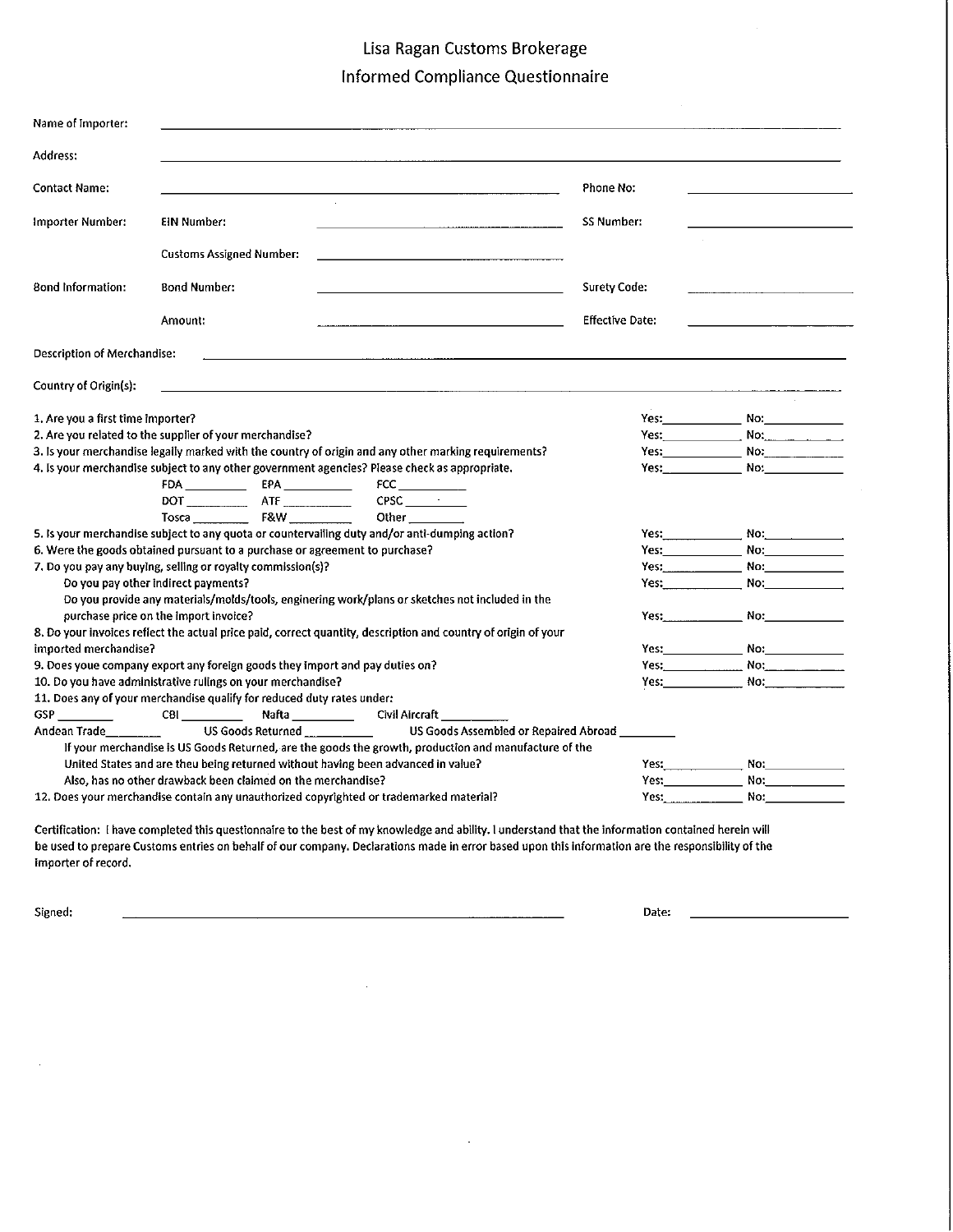# **LISA RAGAN CUSTOMS BROKERAGE Terms & Conditions of Service**

These terms and conditions of service constitute a legally binding contract between the "Company" and the "Customer". In the event the Company renders services and issues a document containing Terms and Conditions governing such services, the Terms and Conditions set forth in such other document(s) shall govern those services.

**1. Definitions.** "Company" shall mean *LISA RAGAN CUSTOMS BROKERAGE* , its subsidiaries, related companies, agents and/or representatives;

(a) "Customer" shall mean the person for which the Company is rendering service, as well as its principals, agents and/or representatives, including, but not limited to, shippers, importers, exporters, carriers, secured parties, warehousemen, buyers and/or sellers, shipper's agents, insurers and underwriters, break-bulk agents, consignees, etc. It is the responsibility of the Customer to provide notice and copy(s) of these terms and conditions of service to all such agents or representatives;

(b) "Documentation" shall mean all information received directly or indirectly fromCustomer, whether in paper or electronic form;

(c) "Ocean Transportation Intermediaries" ("OTI") shall include an "ocean freight forwarder" and a "non-vessel operating carrier";

(d) "Third parties" shall include, but not be limited to, the following: "carriers, truckmen, cartmen, lightermen, forwarders, OTIs, customs brokers, agents, warehousemen and others to which the goods are entrusted for transportation, cartage, handling and/or delivery and/or storage or otherwise".

**2. Company as agent.** The Company acts as the "agent" of the Customer for the purpose of performing duties in connection with the entry and release of goods, post entry services, the securing of export licenses, the filing of export and security documentation on behalf of the Customer and other dealings with Government Agencies, or for arranging for transportation services, both domestically and internationally, or other logistics services in any capacity other than as a carrier.

#### **3. Limitation of Actions.**

(a) Unless subject to a specific statute or international convention, all claims against the Company for a potential or actual loss, must be made in writing and received by the Company, within 7days of the event giving rise to claim; the failure to give the Company timely notice shall be a complete defense to any suit or action commenced by Customer.

(b) All suits against Company must be filed and properly served on Company as follows:

- *(i)* For claims arising out of ocean transportation, within 1 year from the date of the loss;
- (ii) For claims arising out of brokering domestic motor carrier transportation, within 1 from the date of loss;
- (iii) For claims arising out of air transportation, within 2 years from the date of the loss;
- (iv) For claims arising out of the preparation and/or submission of an import entry(s), within  $30$ days from the date of liquidation of the entry(s);
- (v) For any and all other claims of any other type, within 2 years from the date of the loss or damage.
- **4. No Liability for The Selection or Services of Third Parties and/or Routes.** Unless services are performed by persons or firms engaged pursuant to express written instructions from the Customer, Company shall use reasonable care in its selection of third parties, or in selecting the means, route and procedure to be followed in the handling, transportation, clearance and delivery of the shipment; advice by the Company that a particular person or firm has been selected to render services with respect to the goods, shall not be construed to mean that the Company warrants or represents that such person or firm will render such services nor does Company assume responsibility or liability for any actions(s) and/or inaction(s) of such third parties and/or its agents, and shall not be liable for any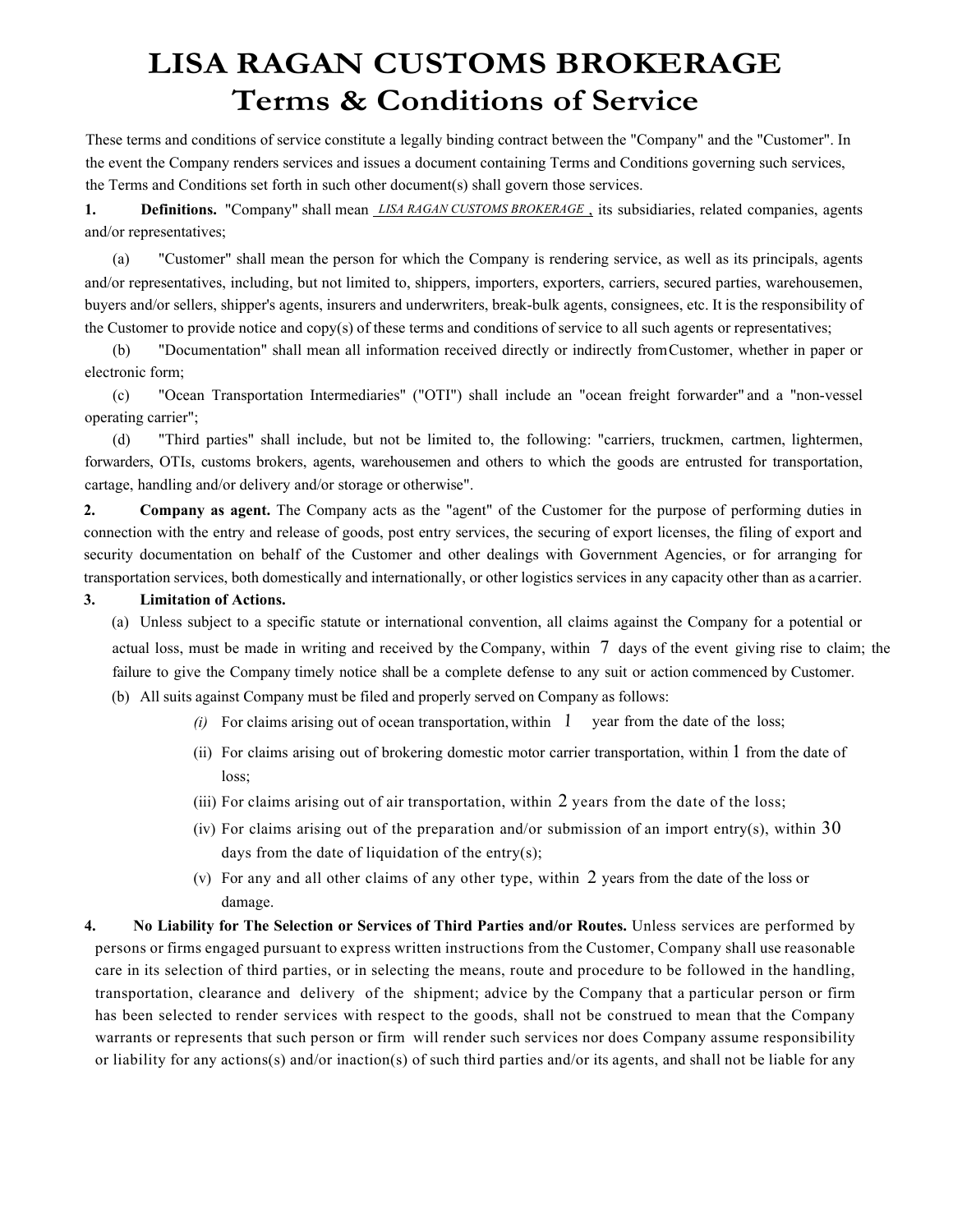delay or loss of any kind, which occurs while a shipment is in the custody or control of a third party or the agent of a third party; all claims in connection with the Act of a third party shall be brought solely against such party and/or its agents; in connection with any such claim, the Company shall reasonably cooperate with the Customer, which shall be liable for any charges or costs incurred by the Company.

**5. Quotations Not Binding.** Quotations as to fees, rates of duty, freight charges, insurance premiums or other charges given by the Company to the Customer are for informational purposes only and are subject to change without notice; no quotation shall be binding upon the Company unless the Company in writing agrees to undertake the handling or transportation of the shipment at a specific rate or amount set forth in the quotation and payment arrangements are agreed to between the Company and the Customer.

### **6. Reliance on Information Furnished.**

(a) Customer acknowledges that it is required to review all documents and declarations prepared and/or filed with U.S. Customs & Border Protection, other Government Agency and/or third parties, and will immediately advise the Company of any errors, discrepancies, incorrect statements, or omissions on any declaration or other submission filed on Customers behalf;

(b) In preparing and submitting customs entries, export declarations, applications, security filings, documentation, delivery orders and/or other required data, the Company relies on the correctness of all documentation, whether in written or electronic format, and all information furnished by Customer; Customer shall use reasonable care to ensure the correctness of all such information and shall indemnify and hold the Company harmless from any and all claims asserted and/or liability or losses suffered by reason of the Customer's failure to disclose information or any incorrect, incomplete or false statement by the Customer or its agent, representative or contractor upon which the Company reasonably relied. The Customer agrees that the Customer has an affirmative non-delegable duty to disclose any and all information required to import, export or enter the goods.

(c) Customer acknowledges that it is required to provide verified weights obtained on calibrated, certified equipment of all cargo that is to be tendered to steamship lines and represents that Company is entitled to rely on the accuracy of such weights and to counter -sign or endorse it as agent of Customer in order to provide the certified weight to the steamship lines. The Customer agrees that it shall indemnify and hold the Company harmless from any and all claims, losses, penalties or other costs resulting from any incorrect or questionable statements of the weight provided by the Customer or its agent or contractor on which the Company relies.

(d) Customer acknowledges that it is required to advise Company in advance of its intention to tender hazardous material goods and that it will otherwise comply with all federal and international hazardous material regulations.

**7. Declaring Higher Value to Third Parties.** Third parties to whom the goods are entrusted may limit liability for loss or damage; the Company will request excess valuation coverage only upon specific written instructions from the Customer, which must agree to pay any charges therefore; in the absence of written instructions or the refusal of the third party to agree to a higher declared value, at Company's discretion, the goods may be tendered to the third party, subject to the terms of the third party's limitations of liability and/or terms and conditions of service.

**8. Insurance**. Unless requested to do so in writing and confirmed to Customer in writing, Company is under no obligation to procure insurance on Customer's behalf; in all cases, Customer shall pay all premiums and costs in connection with procuring requested insurance.

#### **9. Disclaimers; Limitation of Liability.**

(a) Except as specifically set forth in these terms and conditions, Company makes no express or implied warranties in connection with its services;

(b) Customer may obtain insurance coverage for cargo loss or damage, up to the actual or declared value of the shipment or transaction, by requesting such coverage and agreeing to make payment therefor, which request must be confirmed in writing by the Company prior to rendering services for the covered transaction(s).

(c) In all events, the Company's liability shall be limited to the following:

(i) where the claim arises from activities other than those relating to customs business, \$50 per shipment or transaction, or

(ii) where the claim arises from activities relating to "Customs business," \$50 per entry or the amount of brokerage fees paid to Company for the entry, whichever is less;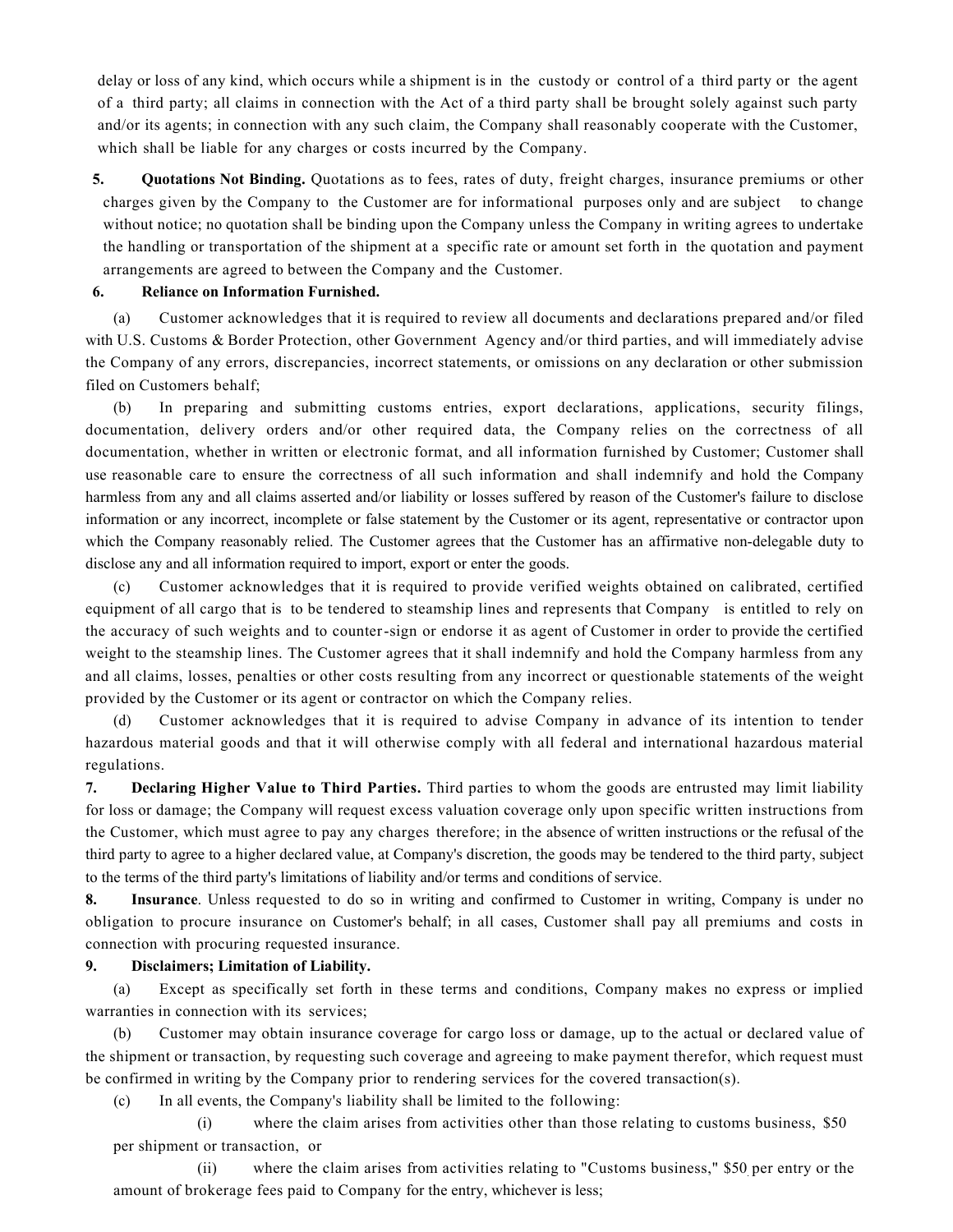(d) In no event shall Company be liable or responsible for consequential, indirect, incidental, statutory or punitive damages, even if it has been put on notice of the possibility of such damages, or for the acts of third parties.

(e) With respect to domestic transportation, Company shall not be liable for a motor carrier's failure to maintain insurance or for the accuracy of any documentation furnished by a motor carrier to Company or Customer evidencing said coverage.

**10. Advancing Money.** All charges must be paid by Customer in advance unless the Company agrees in writing to extend credit to customer; the granting of credit to a Customer in connection with a particular transaction shall not be considered a waiver of this provision by the Company.

**11. Indemnification/Hold Harmless.** The Customer agrees to indemnify, defend, and hold the Company harmless from any claims and/or liability, fines, penalties and/or attorneys' fees arising from the importation or exportation of customers merchandise and/or any conduct of the Customer, including but not limited to the inaccuracy of entry, export or security data supplied by Customer or its agent or representative, which violates any Federal, State and/or other laws, and further agrees to indemnify and hold the Company harmless against any and all liability, loss, damages, costs, claims, penalties, fines and/or expenses, including but not limited to reasonable attorney's fees, which the Company may hereafter incur, suffer or be required to pay by reason of such claims; in the event that any claim, suit or proceeding is brought against the Company, it shall give notice in writing to the Customer by mail at its address on file with the Company.

**12. C.O.D. or Cash Collect Shipments.** Company shall use reasonable care regarding written instructions relating to "Cash/Collect on Deliver (C.O.D.)" shipments, bank drafts, cashier's and/or certified checks, letter(s) of credit and other similar payment documents and/or instructions regarding collection of monies but shall not have liability if the bank or consignee refuses to pay for the shipment.

**13. Costs of Collection.** In any dispute involving monies owed to Company, the Company shall be entitled to all costs of collection, including reasonable attorney's fees and interest at 5% per annum or the highest rate allowed by law, whichever is less unless a lower amount is agreed to by Company.

## **14. General Lien and Right To Sell Customer's Property.**

(a) Company shall have a continuing lien on any and all property and documents relating thereto of Customer coming into Company's actual or constructive possession, custody or control or enroute, which lien shall survive delivery, for all charges, expenses or advances owed to Company with regard to the shipment on which the lien is claimed, a prior shipment(s) and/or both. Customs duties, transportation charges, and related payments advanced by the Company shall be deemed paid in trust on behalf of the Customer and treated as pass through payments made on behalf of the Customer for which the Company is acting as a mere conduit.

(b) Company shall provide written notice to Customer of its intent to exercise such lien, the exact amount of monies due and owing, as well as any on -going storage or other charges; Customer shall notify all parties having an interest in its shipment(s) of Company's rights and/or the exercise of such lien.

(c) Unless, within thirty days of receiving notice of lien, Customer posts cash or letter of credit at sight, or, if the amount due is in dispute, an acceptable bond equal to 110% of the value of the total amount due, in favor of Company, guaranteeing payment of the monies owed, plus all storage charges accrued or to be accrued, Company shall have the right to sell such shipment(s) at public or private sale or auction and any net proceeds remaining thereafter shall be refunded to Customer.

**15. No Duty To Maintain Records For Customer.** Customer acknowledges that pursuant to Sections 508 and 509 of the Tariff Act, as amended, (19 USC §1508 and 1509) it has the duty and is solely liable for maintaining all records required under the Customs and/or other Laws and Regulations of the United States; unless otherwise agreed to in writing, the Company shall only keep such records that it is required to maintain by Statute(s) and/or Regulation(s), but not act as a "recordkeeper" or "recordkeeping agent" for Customer.

**16. Obtaining Binding Rulings, Filing Protests, etc**. Unless requested by Customer in writing and agreed to by Company in writing, Company shall be under no obligation to undertake any pre- or post-Customs release action, including, but not limited to, obtaining binding rulings, advising of liquidations, filing of petition(s) and/or protests, etc.

**17. No Duty To Provide Licensing Authority.** Unless requested by Customer in writing and agreed to by the